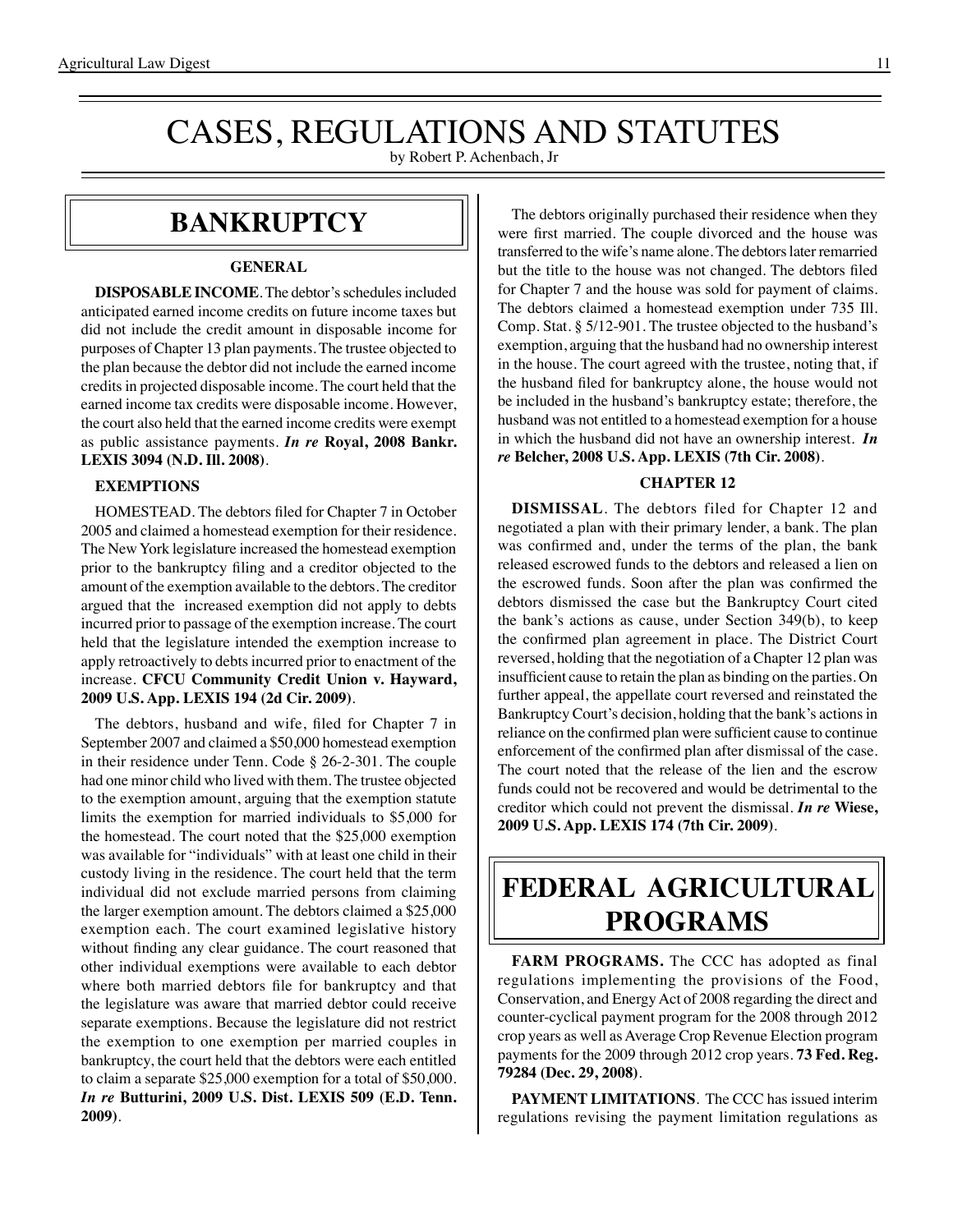required by the Food, Conservation, and Energy Act of 2008 to make changes in payment eligibility, payment attribution, maximum income limits, and maximum dollar benefit amounts for participants in CCC-funded programs. The changes in the regulations track the 2008 Farm Bill, see Harl, "Food, Conservation, and Energy Act of 2008, Pub. L. No. 110-234 [changed to 110-246] (the 2008 Farm Bill), 19 *Agric. L. Dig*. 12 (2008). Some changes include (1) the definition of "person" no longer includes entities, which are separately defined. (2) If one spouse is determined to be actively engaged in farming, the other spouse is credited for the purposes of payment eligibility with making significant contributions of active personal labor or active personal management to the farming operation. Both spouses must make significant and requisite contributions to the farming operation that are commensurate with their claimed shares for each to be separately considered actively engaged in farming and eligible for program benefits. (3) The new regulations remove both the 3-entity rule for payment limitation purposes and the definition of substantial beneficial interest. A "person" may now receive program benefits through an unlimited number of entities. Since the term "substantial beneficial interest" only applied to the designation of entities for payment under the 3-entity rule, the term has been removed. However, the requirement that each person or legal entity receiving payments provide the name and taxpayer ID number of each legal entity in which the person or legal entity holds an ownership interest is retained. (4) Payment limitation will be determined by direct attribution, taking into account the direct and indirect ownership interests of a person or legal entity that is eligible to receive such payment. Attribution will be tracked through four levels of ownership in legal entities. For the purposes of determining whether a person or legal entity has met the new payment limits, every payment made directly to a person or legal entity will be combined with their pro rata interest in payments received by a legal entity in which the person or legal entity has a direct or indirect ownership interest. Payments made to a legal entity will be attributed directly to persons and subject to payment limits. **73 Fed. Reg. 79267 (Dec. 29, 2008)**.

### **federal ESTATE AND GIFT taxation**

**CHARITABLE DEDUCTION**. The decedent's will contained bequests to four charities and to family members. The family members were to receive stock the decedent owned in a closely-held corporation and the charities received the remainder of the estate. Prior to the decedent's death, the stock was transferred to an acquiring corporation in a merger with the agreement that the family members would sell the stock to the acquiring corporation after the decedent's death. The charities sued the estate and family members, alleging that the stock was constructively sold in the merger and the proceeds placed in the decedent's estate. The parties reached a settlement and the charities received additional funds. The court held that the estate was eligible for a charitable deduction for the additional amount recovered by the charities. **Estate of Williams v. Comm'r, T.C. Memo. 2009-5**.

**GENERATION SKIPPING TRANSFERS**. Three trusts became irrevocable prior to September 26, 1985, each with the same terms but different beneficiaries. The trusts were amended by order of a local court to provide that the beneficiaries did not have a power to appoint the trust to the beneficiary's estate. The IRS ruled that the amendments did not subject the trusts to GSTT. **Ltr. Rul. 200852014, Sept. 17, 2008**.

**TRANSFEREE LIABILITY**. The decedent's estate consisted of probate property and property held in trust for the decedent. The decedent's children were the beneficiaries of the trust and one child was the trustee. Although the estate filed an estate tax return, an IRS audit resulted in additional assessment of estate taxes. After the assessment, the trustee caused trust property to be transferred to the trustee and the other child. The transfers resulted in insufficient property in the estate to pay the additional estate taxes. The court held that the two children, as recipients of the trust property were liable for the unpaid estate taxes to the extent of the date of death value of the assets received from the trust. **United States v. Bevan, 2009-1 U.S. Tax Cas. (CCH) ¶ 60,570 (E.D. Calif. 2008)**.

**VALUATION**. The taxpayer owned an interest in a joint venture with two other unrelated persons owning more than 50 percent of the joint venture. The taxpayer transferred the interest in the joint venture to a trust for the taxpayer's children. The joint venture agreement prohibited the sale of a portion of an interest in the joint venture without the consent of the other owners. The agreement also provided that, upon the death of a joint interest owner, the joint venture would be required to buy and the decedent's estate required to sell the interest. The IRS ruled that the value of the taxpayer's interest in the joint venture was not subject to I.R.C. § 2702 because more than 50 percent of the joint venture was owned by unrelated parties and because the joint venture interest was subject to the buy-sell agreement. **Ltr. Rul. 200852029, Sept. 19, 2008**.

### **federal income taxation**

**ALIMONY**. The taxpayer was divorced and the divorce decree required the taxpayer to pay the ex-spouse for "family maintenance" for six years, with payments to continue if the taxpayer's minor child was still a minor at that time. The decree made no provision for payments in the event of the ex-spouse's death and did not specifically allocate any of the payments to child support. The court held that, because the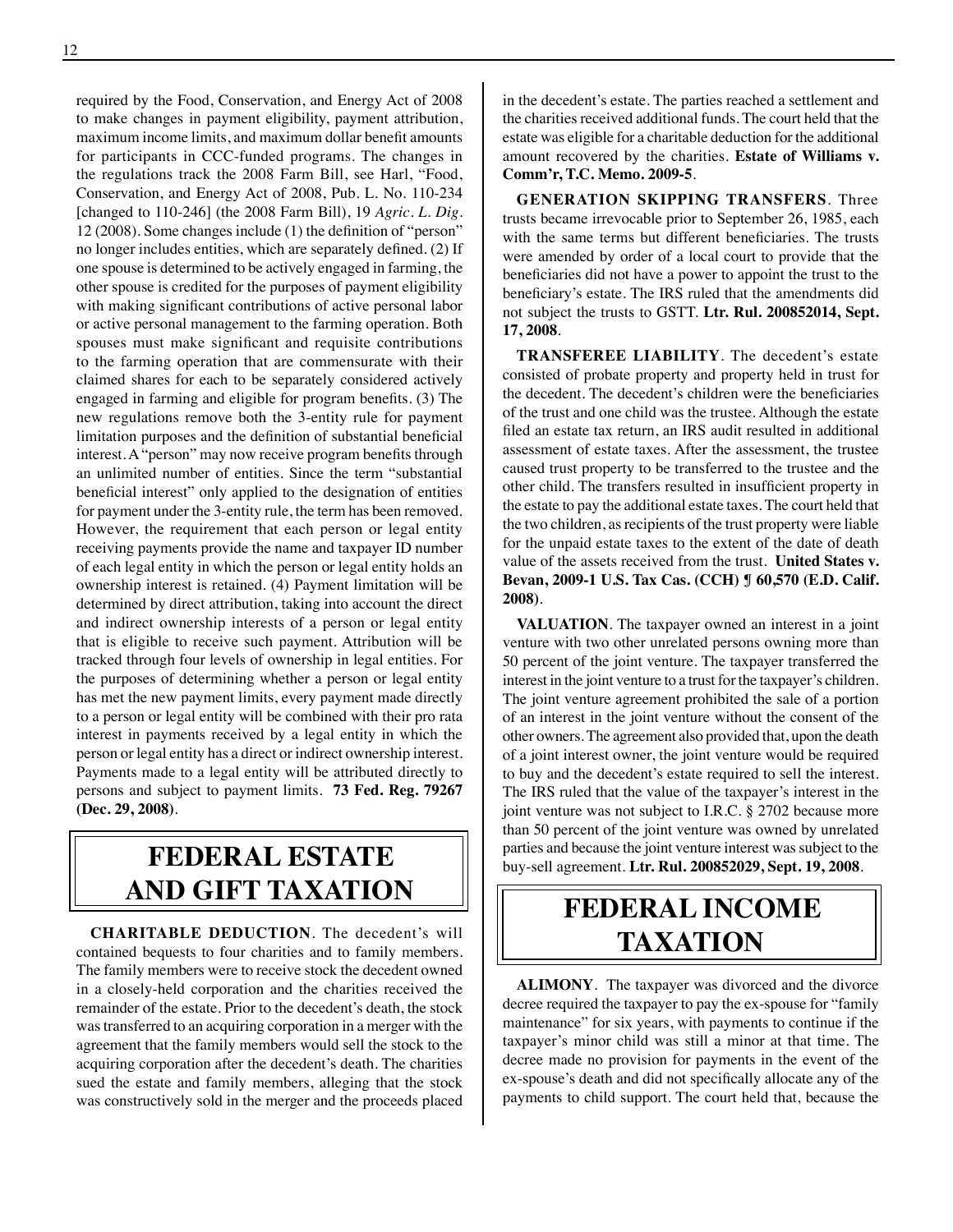payments would not terminate with the ex-spouse's death, the payments were not deductible alimony. **Schwening v. Comm'r, T.C. Summary Op. 2009-7**.

The taxpayer was divorced and the divorce decree required the taxpayer to pay child support and alimony to the ex-spouse. The taxpayer made support payments during the tax year but the total amount was less than the amount required by the decree for child support payments. The ex-spouse obtained a court judgment for the unpaid amounts. The taxpayer claimed the payments as deductible alimony. The court held that, under I.R.C.  $\S 71(c)(3)$ , the taxpayer's support payments had to be applied first to non-deductible child support payments before allowing any deduction for alimony; therefore, because the taxpayer did not make payments sufficient to completely fulfill the child support obligation, no deduction for alimony was allowed. **Haubrich v. Comm'r, T.C. Memo. 2008-299**.

**BUSINESS EXPENSES.** The taxpayer operated a mortgage brokerage business and claimed to have paid workers to advertise the taxpayer's business. The taxpayer claimed deductions for payments made to these people and produced Form 1099 for the payments. However, the IRS was unable to authenticate any of the names or social security numbers on the forms and the Social Security Administration had no record of receiving the forms. The court held that the deduction for the payments was properly disallowed for lack of substantiation. **Vasquez v. Comm'r, T.C. Memo. 2008-296**.

#### **CORPORATIONS**

EMPLOYMENT TAXES. The taxpayers, husband and wife, were the sole owners of a business which was incorporated under state law. The corporation was dissolved under state law when the taxpayers failed to file administrative reports. The taxpayers lived in a community property state. The taxpayer did not make any "check the box" election after the dissolution to treat the business as an association for federal income tax purposes. The taxpayers did not file corporate income tax returns, but after an audit was commenced, eventually filed Form 1120S even though no S corporation election was ever filed. In a Chief Counsel Advice letter, the IRS ruled that the business was treated as a disregarded entity since it did not make the "check the box" election to be taxes as a corporation and, under *Rev. Proc. 2002-69, 2002-2 C.B. 831*, the default characterization of disregarded entity applied since the taxpayers did not file partnership returns. The IRS noted that the taxpayer filed amended returns reporting business income and expenses on Schedule C as sole proprietors. The IRS also ruled that, because the business entity was disregarded, the taxpayers were personally liable for employment taxes owed by the business. **CCA Ltr. Rul. 200852001, Sept. 4, 2008**.

**DEPRECIATION.** The owners of commercial property sold a remainder interest to one party and retained a term interest which was sold to the taxpayer. Pursuant to a lead interest purchase agreement, all of the benefits and burdens of ownership in the property during the term of the lead interest was transferred to the taxpayer. The taxpayer had the unrestricted right to sell, assign, encumber, or otherwise dispose of, all of its rights in the lead interest. Further, the taxpayer paid all of the carrying costs associated with the lead interest and no seller or reminder interest holder provided any financing for the purchase of the lead interest. The IRS ruled that if the lead interest is used in a trade or business or held for the production of income by the taxpayer, the taxpayer was entitled to depreciate the portion of the taxpayer's basis in the lead interest allocable to the land ratably over the term of the lead interest under I.R.C. § 167(a). However, no depreciation deduction was allowable under I.R.C. § 167 or any other provision of the code to the taxpayer for the lead interest for any period during which the remainder interest was held (directly or indirectly) by a related person (within the meaning of I.R.C. § 267(b) or (e)). the IRS also ruled that, if the lead interest is used in a trade or business or held for the production of income by the taxpayer, the taxpayer was entitled to depreciate the portion of the taxpayer's basis in the lead interest allocable to the buildings (including the parking structure) and the surface parking lot in accordance with I.R.C. § 168. However, no depreciation deduction is allowable under I.R.C. § 167, I.R.C. § 168, or any other provision of the code to the taxpayer for the lead interest for any period during which the remainder interest is held (directly or indirectly) by a related person (within the meaning of I.R.C. § 267(b) or (e)). **Ltr. Rul. 200852013, Sept. 24, 2008**.

**DISASTER LOSSES.** The IRS has released a fact sheet highlighting recent tax law changes made by the Heartland Disaster Tax Relief Act of 2008, which is part of the Emergency Economic Stabilization Act of 2008 (Pub. L. No. 110-343) which provided certain tax breaks to victims of the severe storms, flooding and tornadoes that occurred in Arkansas, Illinois, Indiana, Iowa, Kansas, Michigan, Missouri, Minnesota, Nebraska and Wisconsin (the Midwestern disaster area) where the government declared a disaster during the period beginning May 20, 2008, and ending July 31, 2008. **FS-2008-27, Dec. 30, 2008**.

On December 18, 2008, the president determined that certain areas in New York are eligible for assistance from the government under the Disaster Relief and Emergency Assistance Act (42 U.S.C. § 5121) as a result of a severe winter storm, which began on December 11, 2008. **FEMA-3299-EM.** Taxpayers who sustained losses attributable to these disasters may deduct the losses on their 2007 returns.

**DOMESTIC PRODUCTION DEDUCTION**. The taxpayer was a nonexempt agricultural cooperative. The members entered into a marketing agreement with the cooperative to process and market the members' agricultural commodities which are pooled together. At the end of each fiscal year, the cooperative either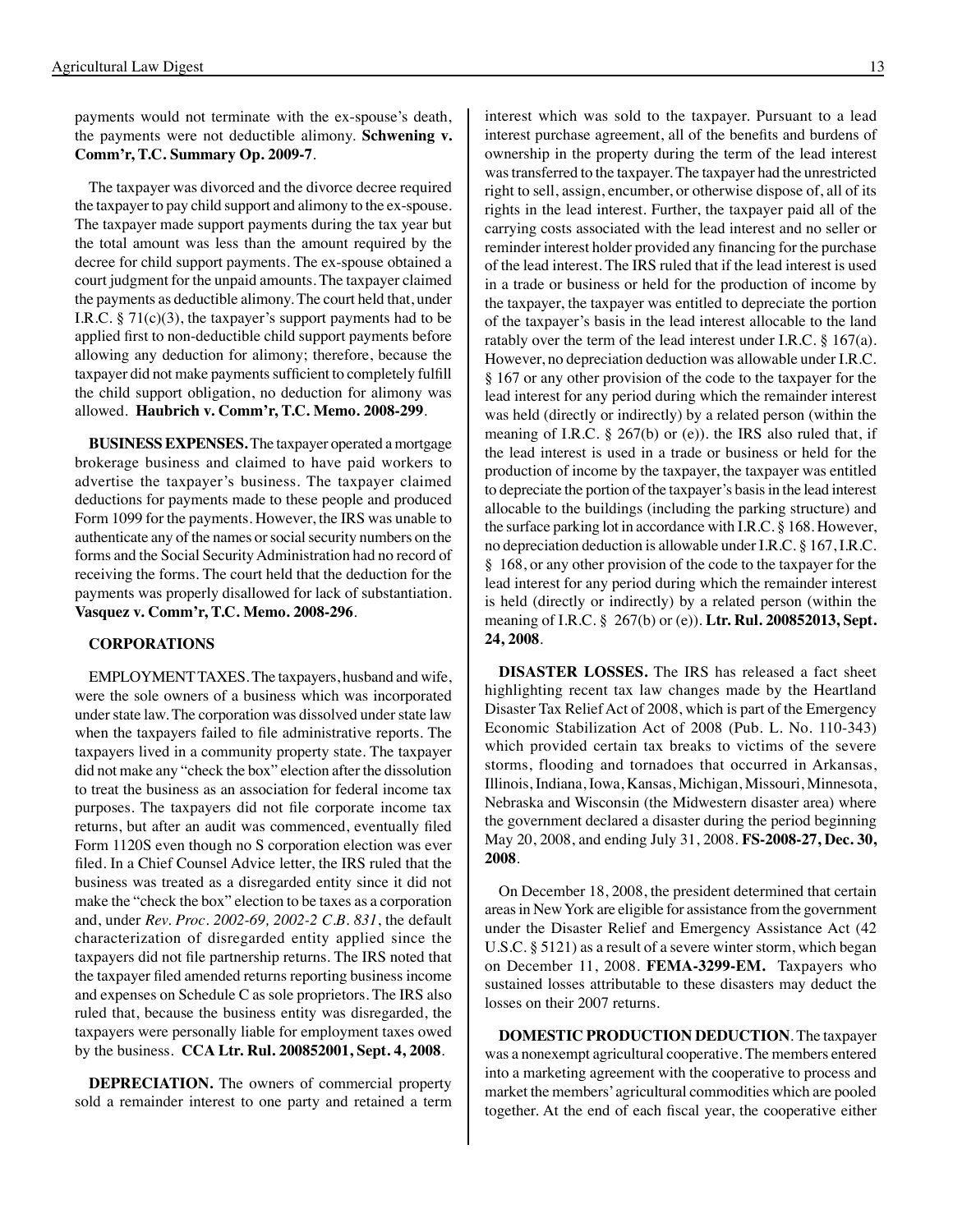distributes by check or capitalizes as qualified certificates the net proceeds of its operations as per unit retains paid in money. The proceeds are deductible from the cooperative's income. The IRS ruled that the net proceeds paid or allocated may be added back to determine qualified production activities income for purposes of determining the I.R.C. § 199 domestic production deduction. **Ltr. Rul. 200852022, Sept. 17, 2008**.

**EMPLOYMENT TAXES**. The IRS has issued procedures for eligible small employers to elect out of filing Form 944, Employers Annual Federal Tax Return, but instead to continue to file Form 941, Employer's Quarterly Federal Tax Return. The procedures also provide information on how employers can contact the IRS to receive notification of their eligibility for Form 944. The guidance is effective as of January 1, 2009. **Rev. Proc. 2009-13, I.R.B. 2009-3**.

The IRS has issued temporary regulations which continue the rules permitting most employers who file Form 944 to pay accumulated employment taxes annually when they file their returns and modify the lookback period and *de minimis* deposit rule for these employers. In addition to the rules related to Form 944, the temporary regulations provide an additional method for employers who file Forms 941 quarterly to determine whether the amount of accumulated employment taxes is considered *de minimis*. **73 Fed. Reg. 79354 (Dec. 29, 2008)**.

**IRA**. The taxpayer owned an IRA through an investment company and used an investment advisor to invest the IRA funds. The taxpayer discovered that the investment advisor had improperly invested the IRA funds and filed suit for breach of fiduciary duty, negligence, breach of contract, common law fraud, misrepresentation, and violation of the state securities laws. The parties reached a settlement and the taxpayer received a payment which included compensatory damages, punitive damages, attorney's fees and costs. The taxpayer deposited the taxpayer's share of the settlement funds into the IRA. The IRS ruled that only the compensatory damages portion of the payment would be excluded from income as replacement payment for losses suffered by the IRA from the breach of fiduciary duty, fraud and violation of securities laws. **Ltr. Rul. 200852034, Sept. 30, 2008**.

**INNOCENT SPOUSE**. The taxpayer and spouse lived in a community property state and filed joint tax returns. As a result of litigation, the couple were assessed additional taxes for several tax years and the taxpayer was ruled to be an innocent spouse. The deficiency was paid from overpayments of taxes in subsequent years and the taxpayer challenged the calculation of the amount of the refunds allocated to the payment of the deficiency, arguing that the tax liability should be calculated using each spouse's separate income. The court held that, because the couple were subject to community property law, one-half of all community property income would be attributed to each and one-half of the overpayments would be attributed to each. **Gray v. United States, 2009-1 U.S. Tax Cas. (CCH) ¶ 50,122 (5th Cir. 2008)**.

**LETTER RULINGS**. The IRS has issued its annual list of procedures for issuing letter rulings. Appendix A contains a schedule of user fees. **Rev. Proc. 2009-1, 2009-1 C.B. 1**.

The IRS has issued its annual list of procedures for furnishing technical advice to District Directors and Chiefs, Appeals Offices. **Rev. Proc. 2009-2, 2009-1 C.B. 87**.

 The IRS has issued its annual list of tax issues for which the IRS will not give advance rulings or determination letters. Added to the list were issues involving extensions of time for interests in a closely-held business where there is no decedent and involving transferee liability. **Rev. Proc. 2009-3, 2009-1 C.B. 107**.

The IRS has issued its annual list of procedures for issuing letter rulings involving exempt organizations. **Rev. Proc. 2009- 4, 2009-1 C.B. 118**.

The IRS has issued its annual list of procedures for furnishing of technical advice memoranda to an Employee Plans Examinations Area manager, an Exempt Organizations Examinations Area manager, an Employee Plans Determinations manager, an Exempt Organizations Determinations manager or an Appeals Area director regarding issues in the employee plans areas (including actuarial matters) and the exempt organizations areas. **Rev. Proc. 2009-5, 2009-1 C.B. 161.**

The IRS has issued a revenue procedure which provides guidance for complying with the user fee program of the Internal Revenue Service as it pertains to requests for letter rulings, determination letters, etc., on matters under the jurisdiction of the Commissioner, Tax Exempt and Government Entities Division; and requests for administrative scrutiny determinations under *Rev. Proc. 93-41, 1993-2 C.B. 536*. **Rev. Proc. 2009-8, 2009-1 C.B. 229**.

**LIKE-KIND EXCHANGES**. The taxpayer had obtained development rights for real property. Under state law the development rights were transferable and the taxpayer sought to transfer the rights through a qualified intermediary in exchange for a fee interest in real property and a leasehold in real property with more than 30 years remaining on the lease. The IRS ruled that the development rights were like-kind in relation to the fee interest and leasehold for I.R.C. § 1031 purposes. **Ltr. Rul. 200901020, Oct. 1, 2008**.

**LOSSES**. The taxpayer carried on a securities trading business as a sole proprietor and realized significant lossesfrom the activity. When the taxpayer filed Schedule  $C$  for the business, the losses were claimed as ordinary losses using the marked-tomarket method of accounting. However, the taxpayer had not filed Form 3115, Application for Change in Accounting Method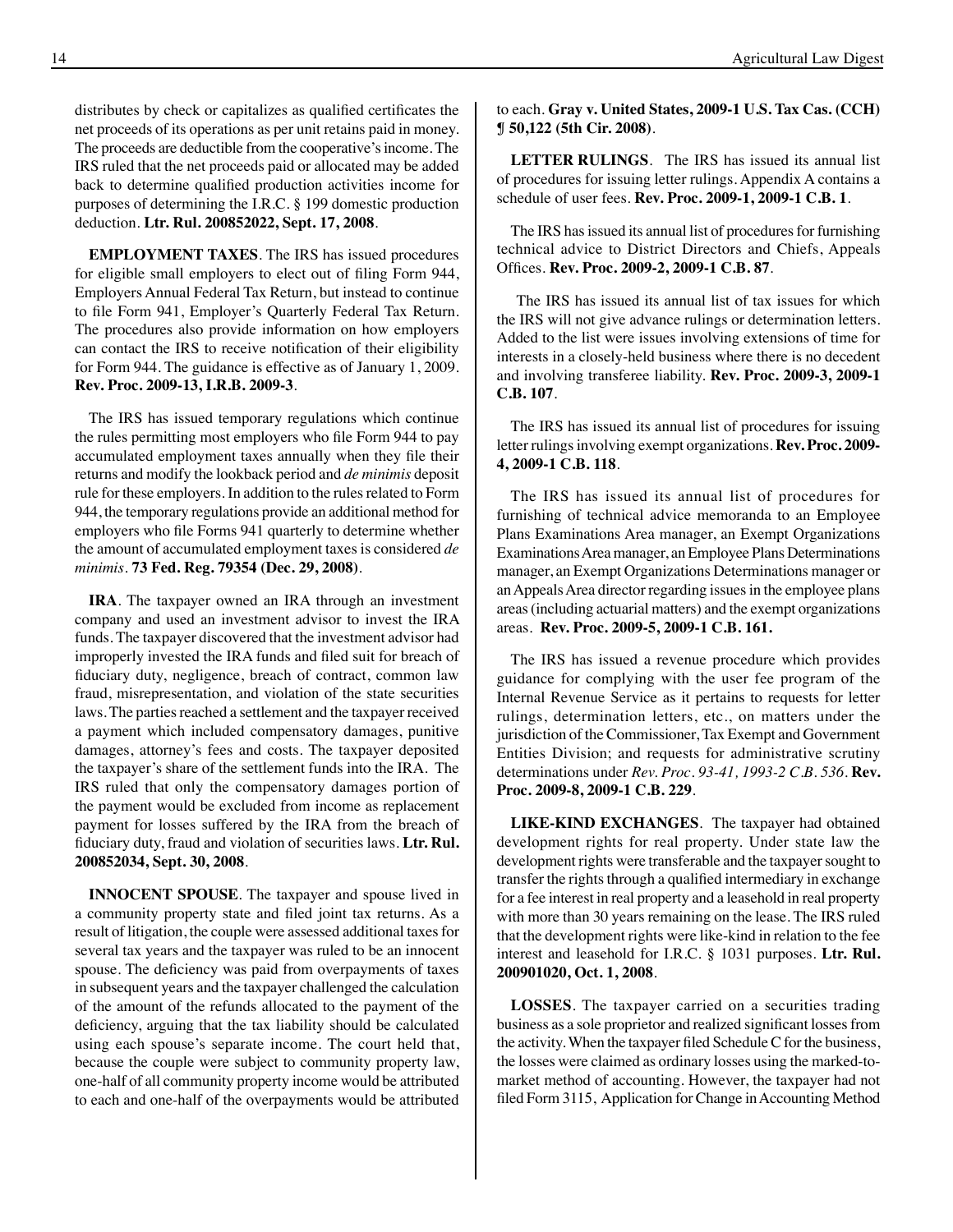and had not attached a statement of election to use the marked-tomarket method of accounting. The taxpayer attempted to make the election by submitting a partnership income tax return which was signed by the taxpayer's accountant, was filed six years late and was not signed by the taxpayer or the taxpayer's spouse as partner. The taxpayer argued that the brokerage account made monthly reports of the stock trades using the marked-to-market method; therefore, the taxpayer had made the election. The court held that the unsigned and untimely filed partnership return was insufficient to make the election or to change the accounting method and the monthly brokerage reports were insufficient to make the election; therefore, the losses had to be reported as capital losses. **Kantor v. Comm'r, T.C. Memo. 2008-297**.

**MONEY MARKET FUNDS**. The IRS has issued a revenue procedure which provides a safe harbor under which the Service will not challenge the treatment of a payment or excess amount received by a money market fund from a fund advisor before January 1, 2010, provided that the money market fund treats the payment or excess amount, as applicable, as short-term capital gain in the taxable year in which it is received. **Rev. Proc. 2009-10, I.R.B. 2009-2**.

#### **S CORPORATIONS**.

 ELECTION. The taxpayer S corporation made the election to be taxed as an S corporation but the election was inadvertently terminated when an ineligible corporation became a shareholder. When the problem was discovered, the stock was transferred to an eligible shareholder with adjustments to the parties' tax returns. The IRS ruled that the termination was inadvertent and would be disregarded. **Ltr. Rul. 200852015, Sept. 4, 2008**.

**TAX LIENS**. The IRS assessed unpaid income tax against the taxpayer and filed liens against two real properties owned by the taxpayer. The taxpayer transferred the properties to a revocable trust without receiving any consideration in exchange and continued to use the property as the taxpayer's residence. The trust purported to grant a deed of trust to the properties in exchange for a loan from a known tax protestor organization, although no money was received. The court held that the tax liens attached to the properties and the IRS could foreclose on the liens because the trust and loan were sham transactions and occurred after attachment of the liens. **United States v. McMahan, 2009-1 U.S. Tax Cas. (CCH) ¶ 50,128 (S.D. Tex. 2009)**.

**TRAVEL EXPENSES**. The General Services Administration has published the maximum per diem rates for locations within the continental United States for fiscal year 2009. The list increases or decreases the maximum lodging and meals and incidental expenses amounts in certain existing per diem localities, adds new per diem localities and removes some previously designated per diem localities. The standard lodging rate is \$70 per night; M&IE is \$39 per day (effective October

#### 1, 2008). **CCH FED ¶ 14,417.421.**

**TRUSTS.** I.R.C. § 663(b) provides that if within the first 65 days of any taxable year of an estate or trust, an amount is properly paid or credited, such amount shall be considered paid or credited on the last day of the preceding taxable year, provided that the executor of the estate or the fiduciary of the trust so elects in such manner and at such time as the Secretary prescribes by regulations. A trust had made distributions to beneficiaries within the first 65 days of a taxable year but failed to timely make the Section 663(b) election. The IRS granted an extension of time for the trust to file the election. **Ltr. Rul. 200852030, Aug. 1, 2008**.

The taxpayer transferred a personal residence to a trust for a term of years and intended the trust to be a qualified personal residence trust. The trust provided that, at the end of the term, the trust continued for the benefit of the taxpayer'stwo children. The taxpayer reported the transfer to the trust on Form 709. The trust terminated at the end of the term and the children received their remainder interests. The taxpayer remained as trustee and obtained a modification of the trust that, "upon the expiration of the retained term and upon the direction of a majority of the current remainder beneficiaries, the trustee may liquidate the trust or provide a gift to anyone the majority of the current remainder beneficiaries so chooses of a term interest in any real property of the trust estate that will be occupied by the term interest holder as their principal residence. Furthermore, such directions may include the conveyance by gift or sale, in trust or otherwise, of a term interest in any residence that is part of the trust estate." The children transferred their interests in the trust to another trust for the benefit of the taxpayer. The IRS ruled that I.R.C.  $\S\S 2702(a)(1)$  and  $2702(a)(2)$  would not apply to the childrens' proposed transfer of the residence to the second trust, if (1) the trust instrument is substantially similar to the sample in Section 4 of *Rev. Proc. 2003-42, 2003-1 C.B. 993*, (2) the trust operates in a manner consistent with the terms of the trust instrument and is a valid trust under applicable local law, and (3) the residence qualifies as a personal residence as defined in Treas. Reg. § 25.2702-5(c)(2). **Ltr. Rul. 200901019, Sept. 26, 2008**.